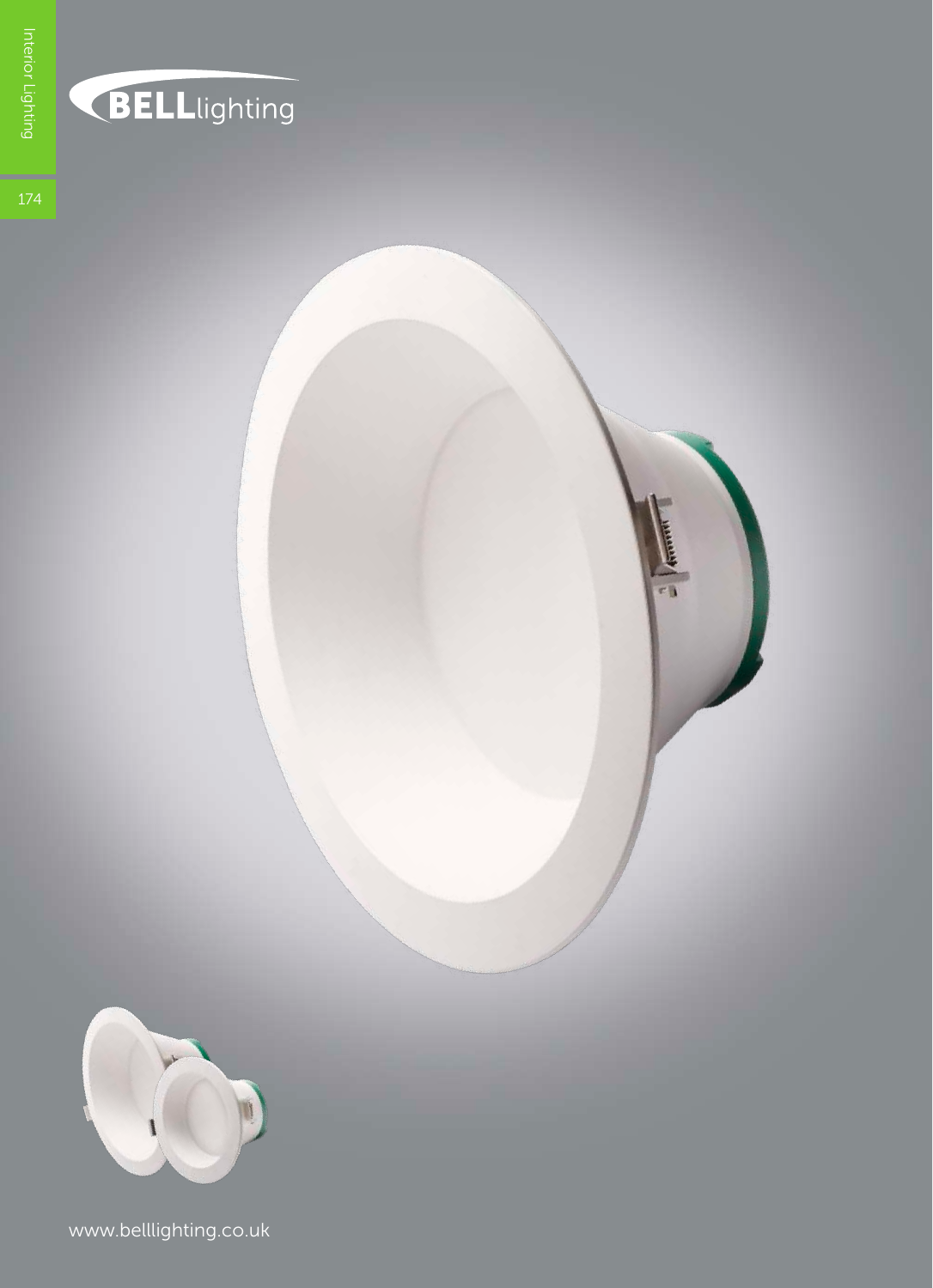175



## LED CCT Downlight

The Arial Pro LED Downlight is a sleek looking luminaire designed to replace cumbersome CFL fittings. With a 7 year guarantee across both the IP44 & IP65 range, the Arial Pro can be installed in a variety of applications with the confidence of knowing this product will stand the test of time.

- Switchable colour temperature 3000/4000/6000K
- Ideal for home and office environments
- Equivalent up to 2x26W fluorescent
- Anti-glare
- IP44 and IP65 options available
- Tool Free Plug & Play
- Emergency downlights with 5 year battery guarantee available



LMR80: Maximum 20% of lumen depreciation over rated hours. B10: Maximum 10% of fittings failure rate over rated hours



|          | Height       |            | Cut Out    |
|----------|--------------|------------|------------|
|          | 9W           | <b>16W</b> | <b>20W</b> |
| Diameter | <b>115mm</b> | 190mm      | 240mm      |
| Height   | 70.5mm       | 102mm      | 117mm      |
| Cut Out  | 90mm         | 160mm      | 200mm      |

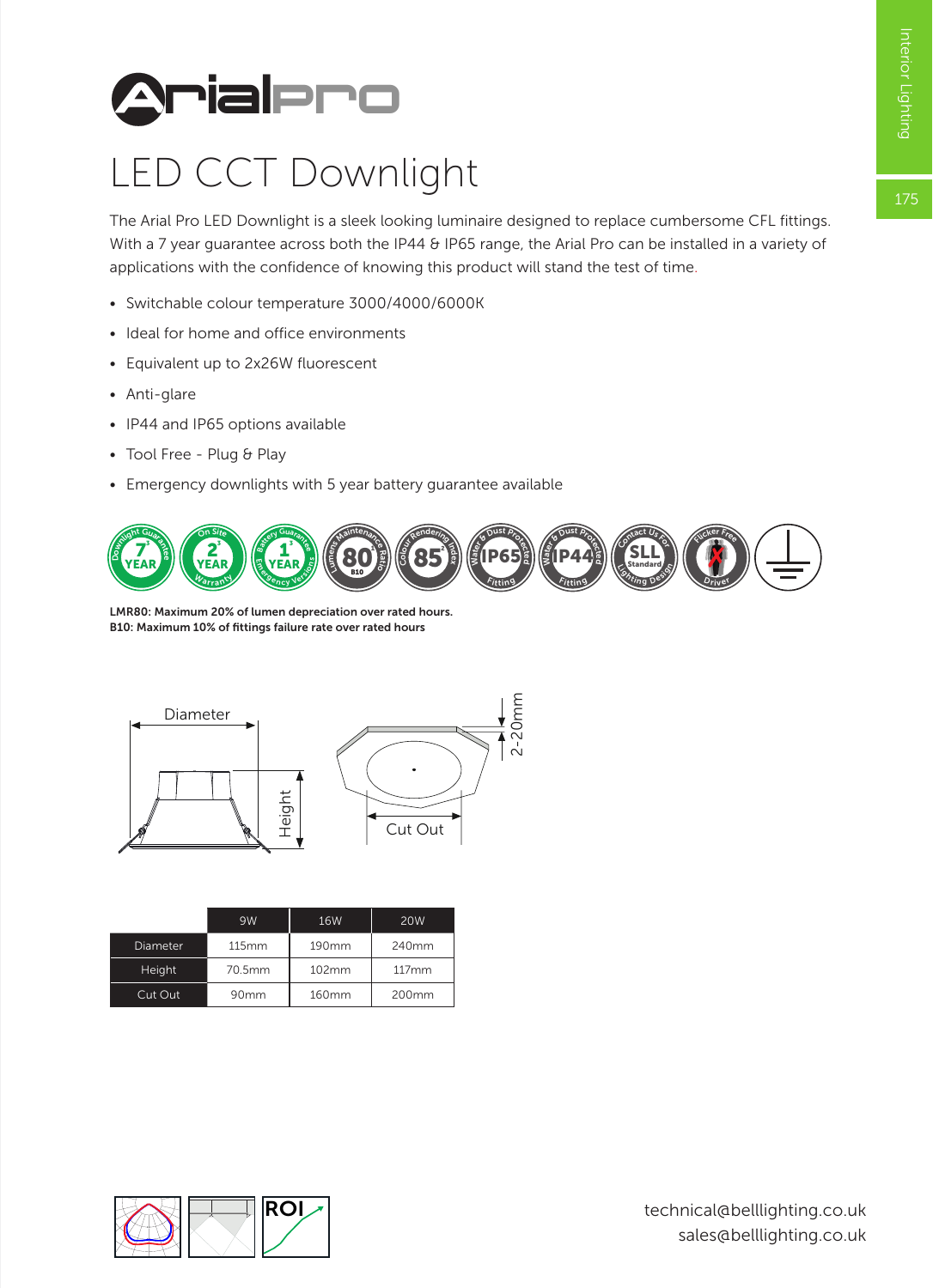

## LED Downlight

| <b>Technical Specification</b>     |                                                              |  |  |  |
|------------------------------------|--------------------------------------------------------------|--|--|--|
| Construction                       | Polycarbonate                                                |  |  |  |
| Driver                             | Tridonic                                                     |  |  |  |
| LED Chip                           | Philips                                                      |  |  |  |
| IP Rating                          | IP65 & IP44                                                  |  |  |  |
| Operating Temp                     | $-5^{\circ}$ C to $+35^{\circ}$ C                            |  |  |  |
| Input Voltage                      | $220 - 240V$                                                 |  |  |  |
| Power Factor                       | > 0.9                                                        |  |  |  |
| <b>CRI</b>                         | 85 - Exceeds EU standard of Ra 80 for Colour Rendering Index |  |  |  |
| <b>LMR</b>                         | 80 - Exceeds EU standard of 70 for Lumens Maintenance Ratio  |  |  |  |
| L1A / L1B / L2A / L2B<br>Compliant | Yes                                                          |  |  |  |
| <b>Emergency Battery</b><br>Type   | <b>NiCd</b>                                                  |  |  |  |

| Code  | W  | Description                                                                 | <b>Lm</b> | Temp      | Hours |
|-------|----|-----------------------------------------------------------------------------|-----------|-----------|-------|
| 10950 | 10 | 10W Arial Pro CCT Downlight IP44                                            | 910       | 3/4/6000K | 50000 |
| 10951 | 16 | 16W Arial Pro CCT Downlight IP44                                            | 1660      | 3/4/6000K | 50000 |
| 10952 | 20 | 20W Arial Pro CCT Downlight IP44                                            | 2250      | 3/4/6000K | 50000 |
| 10956 | 10 | 10W Arial Pro CCT Downlight IP44 - Emergency,<br>(1 Year Battery Guarantee) | 910       | 3/4/6000K | 50000 |
| 10957 | 16 | 16W Arial Pro CCT Downlight IP44 - Emergency,<br>(1 Year Battery Guarantee) | 1660      | 3/4/6000K | 50000 |
| 10958 | 20 | 20W Arial Pro CCT Downlight IP44 - Emergency,<br>(1 Year Battery Guarantee) | 2250      | 3/4/6000K | 50000 |
| 10959 | 10 | 10W Arial Pro CCT Downlight IP44 - 1-10V Dim                                | 910       | 3/4/6000K | 50000 |
| 10960 | 16 | 16W Arial Pro CCT Downlight IP44 - 1-10V Dim                                | 1660      | 3/4/6000K | 50000 |
| 10961 | 20 | 20W Arial Pro CCT Downlight IP44 - 1-10V Dim                                | 2250      | 3/4/6000K | 50000 |
| 10962 | 10 | 10W Arial Pro CCT Downlight IP44 - Dali Dim                                 | 910       | 3/4/6000K | 50000 |
| 10963 | 16 | 16W Arial Pro CCT Downlight IP44 - Dali Dim                                 | 1660      | 3/4/6000K | 50000 |
| 10964 | 20 | 20W Arial Pro CCT Downlight IP44 - Dali Dim                                 | 2250      | 3/4/6000K | 50000 |
|       |    |                                                                             |           |           |       |

<sup>1</sup> Exceeds EU standard of 70 for Lumens Maintenance Ratio<br><sup>2</sup> Exceeds EU standard of RA 80 for Colour Rendering Index<br><sup>3</sup> Subject to terms & conditions (Contact Customer Service)